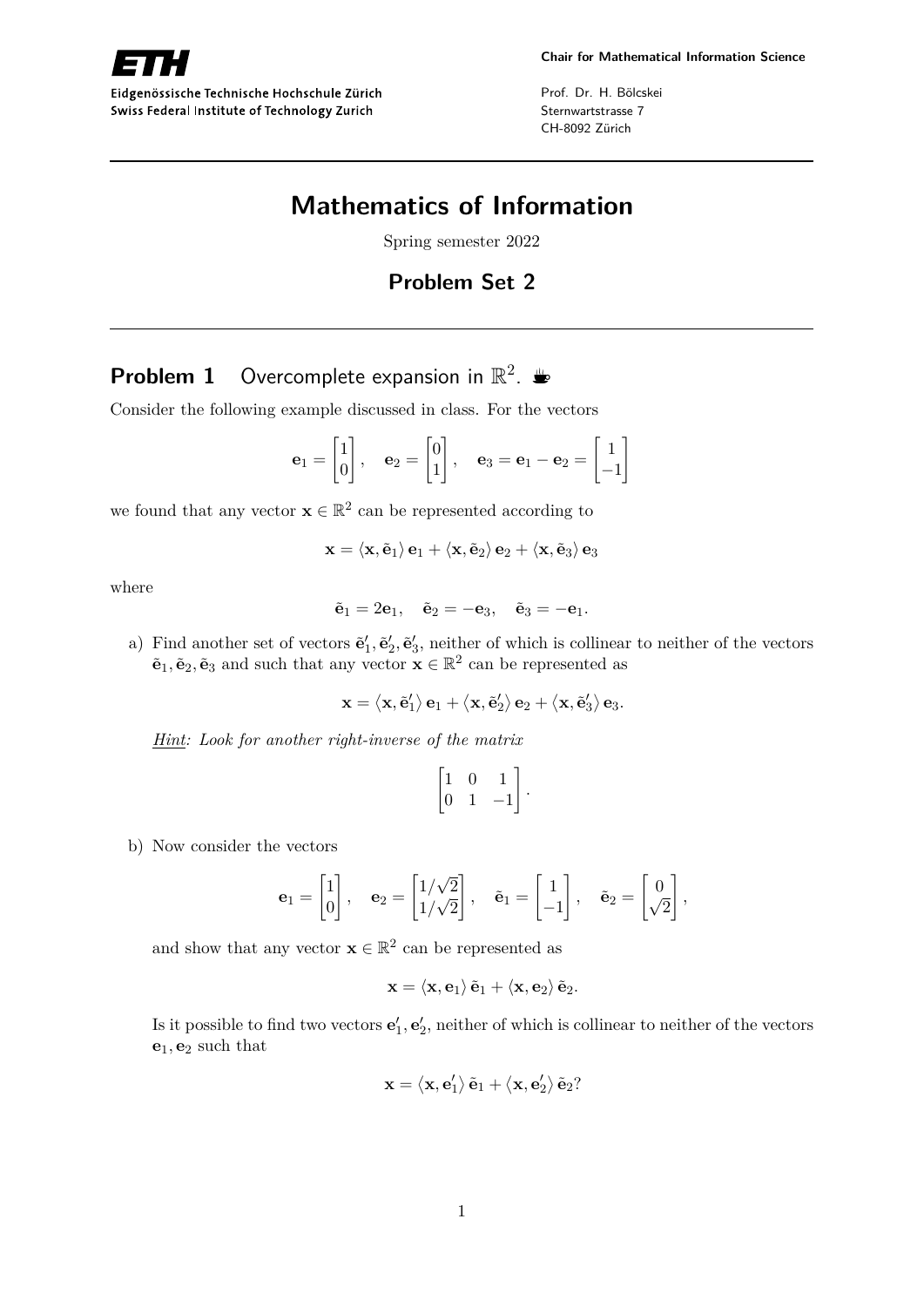### **Problem 2** Change of basis matrix between ONBs is unitary.  $\triangleq$

Let  $\mathcal{B}_1 = \{g_n\}_{n=1}^N$  and  $\mathcal{B}_2 = \{h_n\}_{n=1}^N$  be orthonormal bases for the Hilbert space  $\mathbb{C}^N$ . Show that the matrix  $U \in \mathbb{C}^{N \times N}$  whose entries are given by  $U_{jk} = \langle h_k, g_j \rangle_{\mathbb{C}^N}$  is unitary.

### **Problem 3** Examples of frames.

Let  ${e_k}_{k \in \mathbb{N}}$  be an orthonormal basis for the Hilbert space  $H$ . Determine for each of the following sets whether it is a frame for  $H$  or not. For sets that are a frame, determine the tightest possible frame bounds *A, B*, else prove that the set is not a frame.

a)

$$
\{h_k\}_{k \in \mathbb{N}} = \{(-1)^k e_k\}_{k \in \mathbb{N}} = \{-e_1, e_2, -e_3, e_4, \dots\}
$$

b)

$$
\{h_k\}_{k\in\mathbb{N}}=\left\{e_1,\frac{1}{2}\,e_2,\frac{1}{2}\,e_2,\frac{1}{3}\,e_3,\frac{1}{3}\,e_3,\frac{1}{3}\,e_3,\frac{1}{4}\,e_4,\frac{1}{4}\,e_4,\frac{1}{4}\,e_4,\frac{1}{4}\,e_4,\dots\right\}
$$

#### **Problem 4** Local averaging operator.  $\frac{16}{10}$

Define the following local-averaging operator

$$
(\mathcal{A}x)_n = \int_{n-1/2}^{n+1/2} x(t) \mathrm{d}t, \quad n \in \mathbb{Z},
$$

that takes in a function  $x \in L^2(\mathbb{R})$  and yields a sequence  $\{(\mathcal{A}x)_n\}_{n\in\mathbb{Z}}$  of local averages.

- a) Verify that A is a bounded linear operator from  $L^2(\mathbb{R})$  to  $\ell^2(\mathbb{Z})$  and compute the adjoint  $\mathcal{A}^*: \ell^2(\mathbb{Z}) \to L^2(\mathbb{R})$  of  $\mathcal{A}.$
- b) Show that  $\|\mathcal{A}^*y\|_{L^2(\mathbb{R})} = \|y\|_{\ell^2(\mathbb{Z})}$  for all  $y \in \ell^2(\mathbb{Z})$ .
- c) Define  $\text{Im}(\mathcal{A}^*) = {\mathcal{A}^*y : y \in \ell^2(\mathbb{Z})}.$  You may use without proof that  $\text{Im}(\mathcal{A}^*)$  is a closed subspace of  $L^2(\mathbb{R})$ , and thus a Hilbert space in its own right. For each  $n \in \mathbb{Z}$  let  $e_n = \mathbb{1}_{[n-1/2, n+1/2]}$  be the indicator function of the interval  $[n-1/2, n+1/2]$ .
	- Show that  $\mathcal{G} := \{e_n : n \in \mathbb{Z}\}\$ is a frame for Im $(\mathcal{A}^*)$ .
	- Show that A can be interpreted as the analysis operator associated with the frame  $\mathcal{G}.$

#### **Problem 5** Tight frames.  $\frac{16}{100}$

Let  ${f_k}_{k=0}^{\infty}$  be a frame for the Hilbert space  $H$ . Show that the following statements are equivalent:

- a)  $\{f_k\}_{k=0}^{\infty}$  is tight,
- b)  ${f_k}_{k=0}^{\infty}$  has a dual of the form  $g_k = C f_k$  for some constant  $C > 0$ .